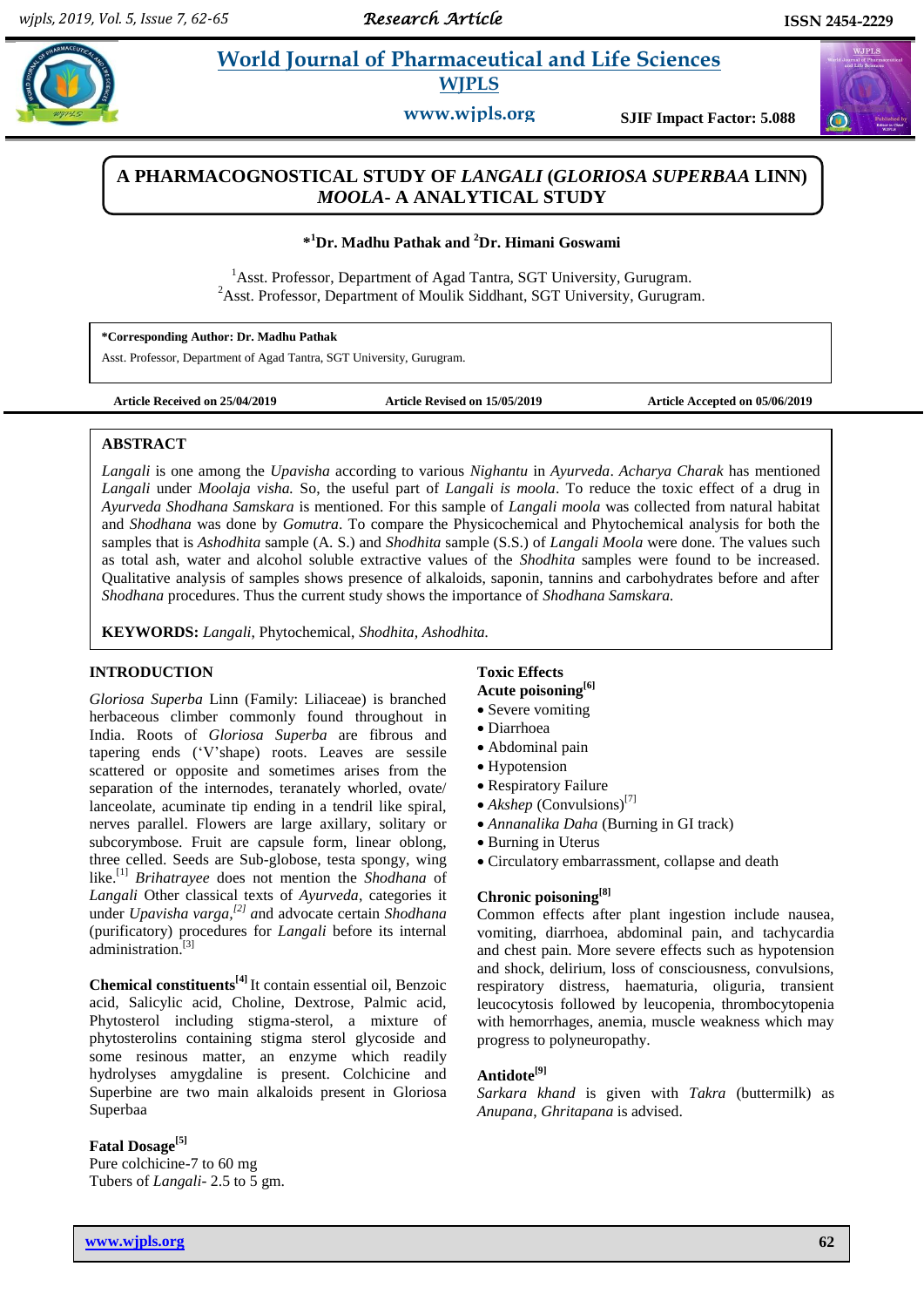#### **MATERIAL AND METHOD**

*Langali* roots were taken, cut into pieces and then dipped in *Gomutra* for one  $day^{10}$ . Then roots were taken out from *Gomutra* and dry under shade. After drying roots were subjected for the analysis (ww. Bolo ji, swapanil tunsalkar)

## **Analytical specification of crude drugs[10]**

1) Determination of foreign organic matter - 100 gm of sample is weighed and spread on a white tile or glass plate uniformly, without overlapping. Inspected the sample with naked eyes by means of lens of 5X magnification power or above. The foreign organic matter (other than the sample if any) is separated. After complete separation, the matter separated is weighed.

## **Physico-chemical analysis of** *Ashodhita* **and** *Shodhita Langali moola*

Determination of loss on drying - 2 gm of powdered test sample is weighed. Placed in china dish and dried in oven at  $100 - 105^{\circ}$ C. The sample is taken out, it is cooled in desiccators and loss in weight is recorded. This procedure is repeated till constant weight is obtained.

Loss on drying  $%$  = Loss in weight x 100 /w ('W' = Weight of the drug powder in gram).

**Determination of Total Ash value** - 2 gm of weighed test sample is taken in a silica crucible. The powdered sample is scattered at the bottom of crucible. The muffle furnace is incinerated by gradually increasing the temperature till to  $450^{\circ}$ C or heat should not exceed i.e. until the sample powder is free from carbon. Then cooled in a desiccators. The ash is weighed, and percentage of ash is calculated with reference to the air-dried drug sample.

Ahs value  $(\%) = 100 \text{ x Wt. of ash}$ 

**Determination of acid** – insoluble ash value - Using 25 ml of dilute HCl (0.5N), the ash from the dish, used for the total ash value determination is washed into a beaker. Wire gauze is placed over a Bunsen flame and the washed HCl is boiled for 5 minutes. Filtered through ash less fitter paper, washed with hot water, then the filter paper with residue is folded and placed in a crucible. The muffle furnace is incinerated till  $250^{\circ}$ C. Then cool it and the residue is weighed. The acid insoluble ash of the crud drug with reference to the air dried sample of crude drug is calculated.

Acid insoluble ash value  $(\%) = 100 \text{ x Wt.}$  of residue Wt. of sample

Determination of Alcohol soluble extractive value for both samples:

Determination of Alcohol Soluble Extractive Ingredients: -

a) Powdered drug  $-5 \text{ gm}$ 

b) Alcohol (90%) – 100 ml

For water soluble extractive values of both the sample same as alcohol soluble extractive value but instead of alcohol, chloroform water is used

## **Determination of Extractive Value[11]**

The dried powered of *Langali Moola* extracted with the mixture of water and alcohol (50:50) by using soxhelet apparatus. The hydro alcohol was done for one week to obtain the extract of Gloriosa Superba. Then the extract was evaporated in water bath at  $50<sup>0</sup>C$  to dry (or till the alcohol smell is lost completely). After drying the respective extract was weighed and yield recorded. The physical characters were noted.

## **Phyto-Chemical Analysis[12]**

- 1) Test of carbohydrates: Molisch's Test-  $2 3$  ml aq. Extract + few drops of alpha naphthol solution in alcohol, shake and add concentrated  $H_2SO_4$  from sides of test tube. Violet ring is formed at the junction of 2 liquids.
- 2) Test for reducing Sugars: Fehling"s Test: Mix 1 ml Fehling's A and 1 ml Fehling's B solution boil for 1 minute. Add equal volume of test solution. Heat in boiling water for  $5 - 10$  minutes.1<sup>st</sup> a yellow, then brick red precipitate is observed.
- 3) TEST FOR PROTEINS: Biuret Test (General Test) : To 3 ml T. S., add 4% NaOH and few drops of 1% CuSO<sup>4</sup> solution. Violet or pink colour appears.
- 4) TESTS FOR AMINO ACIDS: Test for Cysteine: To 5 ml T.S. and add few drops of 40% NaOH and 10% lead acetate solution. Boil than black precipitate of lead sulphate is formed.
- 5) Tests For Tannins and Phenolic Compounds: To 2 3 ml of aqueous or alcoholic extracts, add few drops of Lead acetate solution
- 6) TESTS FOR STEROIDS: Salkowski reaction: To 2 ml of extract, add 2 ml of chloroform and 2 ml concentrated H2SO4. Shake well. Chloroform layer appears. Red and acid layer shows greenish yello fluorescence.
- 7) TLC Identification tests<sup>[13]</sup>

TLC fingerprinting is done for 4 different extract of Gloriosa Superbaa Linn. TLC was carried out of both the sample that *Shodita* sample and *Ashodita* sample. For this, aluminium sheet was used to separate the active compound which was present in the extract. Sample were spotted on plates (thin layer chromatography plates) which were developed in methanol-chloroform $(1:20)$ Observe the plate under UV light at 254 nm, different retention factor  $(R_f)$  values are noted and compared with the standards for Alcoholic & Aqueous extract of sample A & S . Different solvents system were used-

Solvent system A

Stationary phase: Silica gel G

Mobile phase -Acetone: Dichloromethane: Ammonia 8: 4: 0.1

Solvent system B

Stationary phase: Silica gel G

Mobile phase: Chloroform: Methanol 9: 1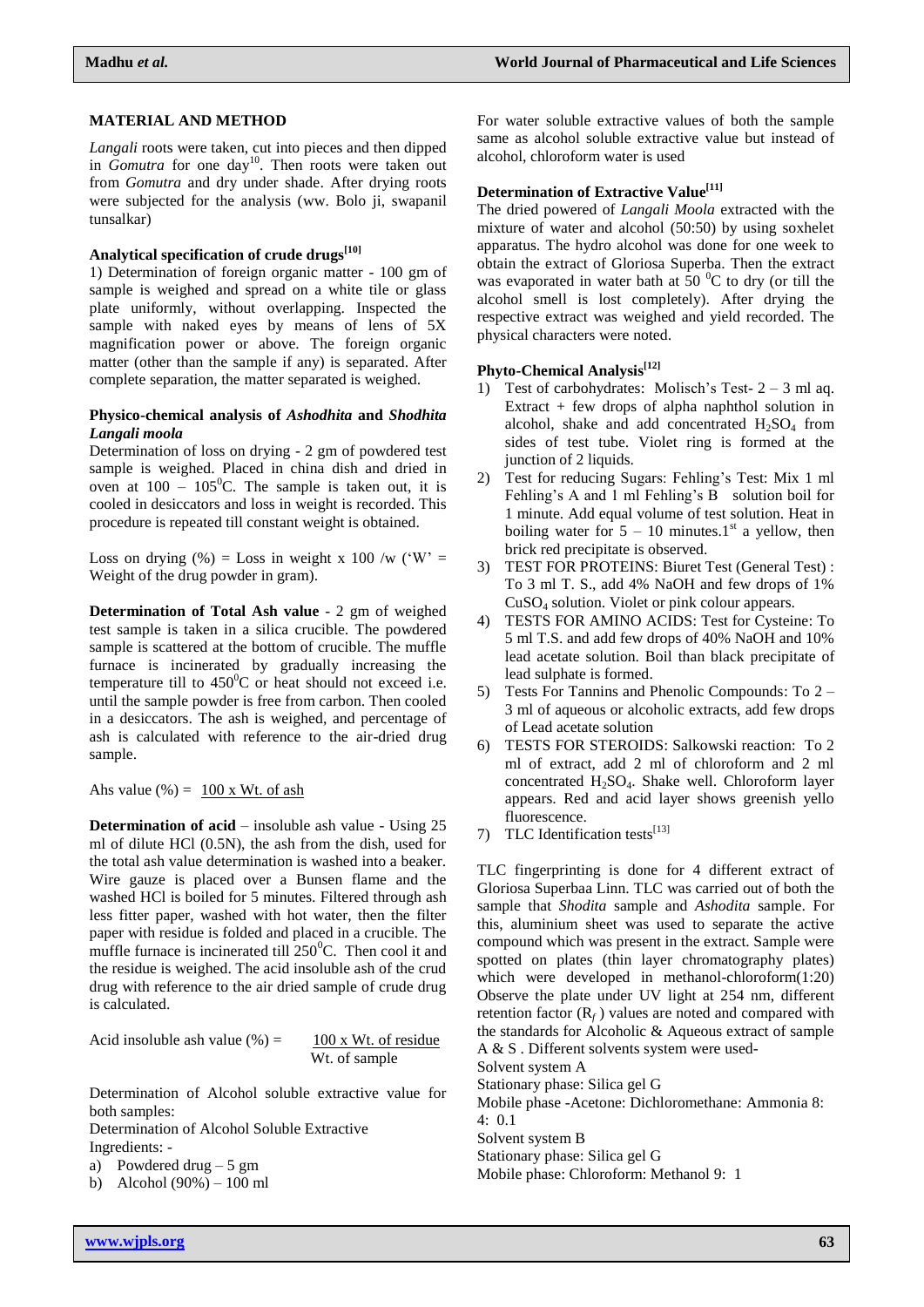Solvent system C Stationary phase: Silica gel G Mobile phase: Toluene: Ethyl Acetate: Formic acid 6: 3: 1

## **RESULTS AND DISCUSSION**

## **Table 1: Analytical Specifications of Crude drug.**

| <b>Sl. No.</b> Parameters | Sample A   Sample S |     |
|---------------------------|---------------------|-----|
| Foreign Organic Matter    | Nil                 | Nil |
| Insect infested matter    | Nil                 | Nil |
| Sand and Silica           | Nil                 | Nil |

## **Table 2: Physico-chemical Analysis of** *Langali***.**

| <b>Estimations</b>          | Sample A   Sample S |        |
|-----------------------------|---------------------|--------|
| Moisture content estimation | 17.1%               | 20%    |
| Ash value estimation        | 3.54%               | 5.01%  |
| Acid insoluble estimation   | 1.009%              | 1 734% |

# **Table 3: Test for Inorganic components.**

|                  | <b>Results</b>         |                |  |
|------------------|------------------------|----------------|--|
| <b>Test</b>      | <b>Ashodita Sample</b> | Shodita Sample |  |
| Calcium          |                        |                |  |
| <b>Magnesium</b> |                        |                |  |
| Iron             |                        |                |  |
| <b>Sulphur</b>   |                        |                |  |
| <b>Chorine</b>   |                        |                |  |
| <b>Carbonate</b> |                        |                |  |
| <b>Nitrates</b>  |                        |                |  |

# **Table 4: Phyto-chemical analysis** *Langali.*

|                           | <b>Results</b>         |                          |                       |                          |
|---------------------------|------------------------|--------------------------|-----------------------|--------------------------|
| Test                      | <b>Ashodita Sample</b> |                          | <b>Shodita Sample</b> |                          |
|                           | <b>Aqueous Extract</b> | <b>Alcoholic Extract</b> | AqueousExtract        | <b>Alcoholic Extract</b> |
| Carbohydrate              |                        |                          |                       |                          |
| <b>Steroid</b>            |                        |                          |                       |                          |
| <b>Alkaloid</b>           |                        |                          |                       |                          |
| <b>Tannin</b>             |                        |                          |                       |                          |
| <b>Non-reducing Sugar</b> |                        |                          |                       |                          |
| <b>Proteins</b>           |                        |                          |                       |                          |
| <b>Amino Acids</b>        |                        |                          |                       |                          |
| <b>Saponin</b>            |                        |                          |                       |                          |

# **TLC Results of** *Langali*

**Table 5: Solvent system.**

| <b>Samples</b>           | <b>Rf</b> in Visible light | Rf in U.V light  |
|--------------------------|----------------------------|------------------|
| Sample Ashodhita (Aq.)   | 0.24                       | 0.90, 0.53       |
| Sample Ashodhita (Alco.) | 0.17, 0.7, 0.91            | 0.64, 0.49, 0.89 |
| Sample Shodhita (Aq.)    | 0.28                       | 0.7, 0.27        |
| Sample Shodhita (Alco.)  | 0.18, 0.64, 0.81           | 0.66, 0.36, 0.83 |

## **Table 6: Solvent system B.**

| <b>Samples</b>   | <b>Rf</b> in Visible light | Rf in U.V light |
|------------------|----------------------------|-----------------|
| Sample A (Aq.)   | 0.49                       | 0.60            |
| Sample A (Alco.) | 0.89                       | 0.49            |
| Sample S (Aq.)   | 0.31                       | 0.82            |
| Sample S (Alco.) | ) 24                       | 0.89            |